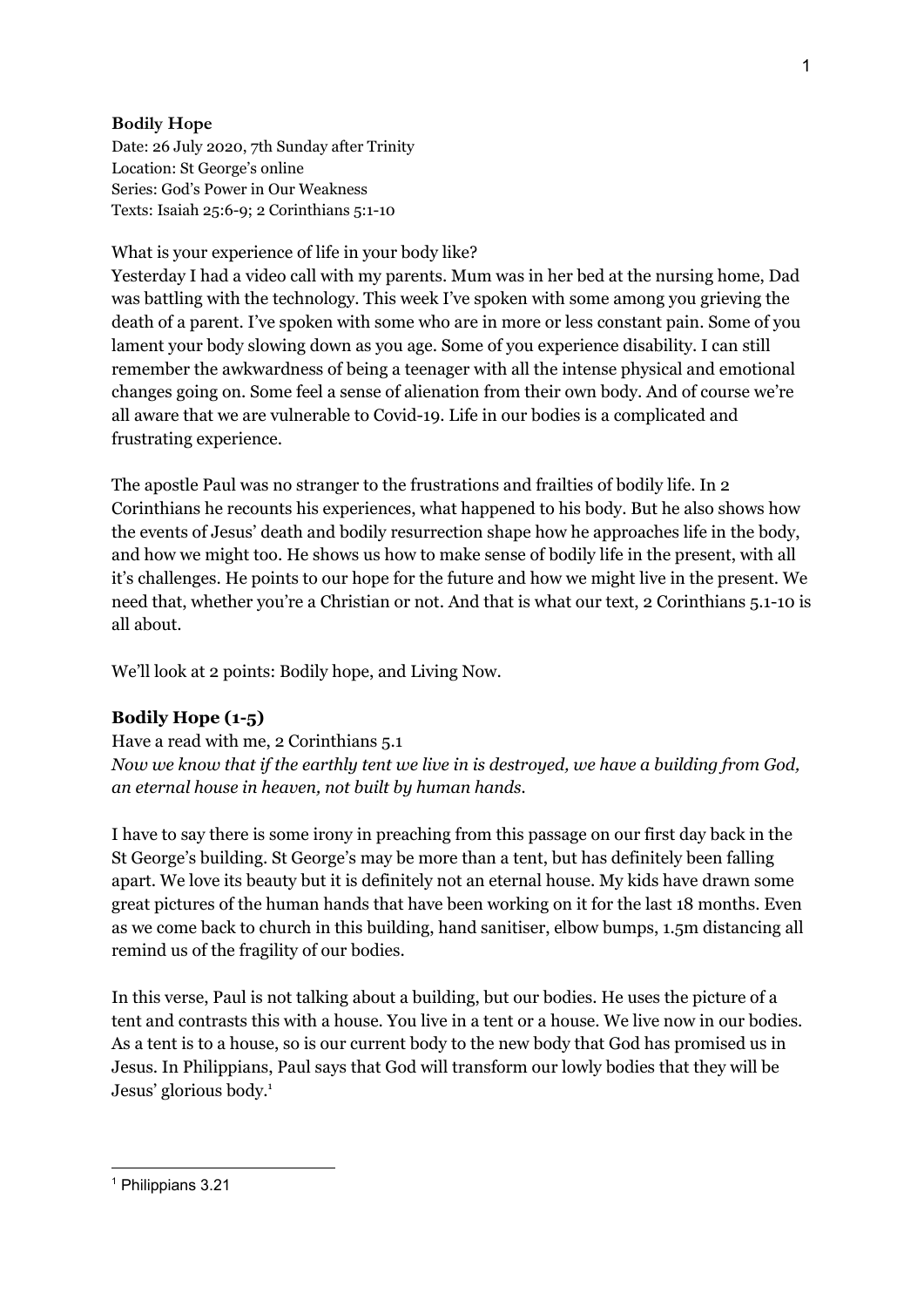Notice that this promised future life is bodily life. Sometimes we think that Christian hope is of the soul, freed of its body, going to heaven when you die. But actually the New Testament has a far richer and grander hope than this. It is a physical hope. Yes, all those who die in Christ are safe with him now in heaven. But they and we await the resurrection of our bodies and the renewal of all things.

### In verse 2 Paul changes the picture to clothing.

*2 Meanwhile we groan, longing to be clothed with our heavenly dwelling, 3 because when* we are clothed, we will not be found naked.  $4$  For while we are in this tent, we groan and *are burdened, because we do not wish to be unclothed but to be clothed with our heavenly dwelling, so that what is mortal may be swallowed up by life.*

The picture of the life God has promised is not the 'naked' soul, freed from the clothing of its body. It's more that our current bodies are a bit shabby and tattered, and we long to put on the resplendent robes of glory. It's going from dumpster fashion to catwalk fashion. The future heavenly dwelling, the future body that God has for us, is more real, more substantive, more glorious than our present body. You know that one I'm talking about. That body with the wrinkles, the poor eyesight, the acne, the athlete's foot, the limbs that don't work like the used to, the brain that's a little foggy, that gets tired and crabby and sick, the face that stares back at you in the mirror.

Is that your experience of bodily life - groaning, and burdened? I've touched on aging and the sense of frustration and alienation that can bring. Sickness or disability can give a sense of alienation from our own body. Body image, eating disorders, sexuality, gender, can make our bodies complicated and bewildering and agonising. Growing up it can take us years to feel comfortable in our own skin, and some people never do. Or maybe you just make an uneasy truce with your body - despite your differences you have to live together.

The Bible here is not anti-body, as some would have it. Rather it is realistic about our bodily life and helps us make sense of our experience. We groan and are burdened. Sometimes we're terrified that we might be left naked. If people really knew what was going on inside, what I've done … We're ashamed and terrified of being exposed. We may even rage against God and blame him for the mess of our bodily existence.

#### Listen again to God's word, verse 5.

# 5 Now it is God who has made us for this very purpose and has given us the Spirit as a *deposit, guaranteeing what is to come.*

What is the very purpose for which God has made us?

It is that we may be clothed with our heavenly dwelling, so that what is mortal may be swallowed up by life! That is God's purpose for you. Life. Immortality. Glory. Back in 3.18 we see it is being transformed more and more into the likeness of Christ with ever increasing glory.

If you trust in Jesus, then that is what God is at work in you to do by the power of his Holy Spirit. That glory is your future, and the same Spirit who is at work in you now is the deposit guaranteeing what is to come. The word translated deposit in Greek is *arrabwn*. It's a picture taken from the marketplace. A person would make an *arrabwn* or the first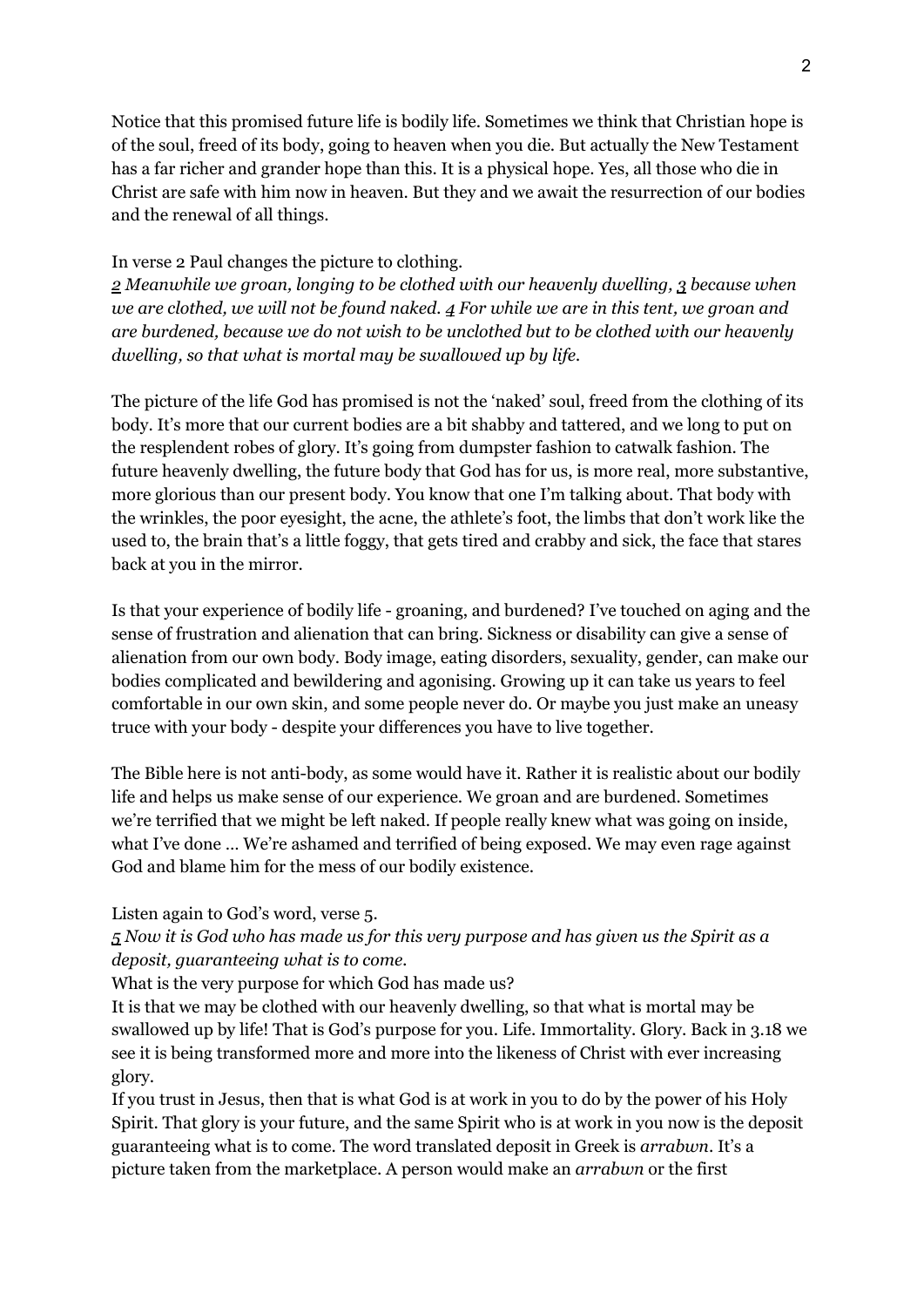installment of a payment. It secured legal possession by the person making the payment and obliged them to make the remaining payments. If you trust in Jesus, God has given you his Holy Spirit. You belong to him. He will bring you to glory. Is that your hope?

## **Living Now (6-10)**

This hope teaches us how to live in the present. Have a look with me, verse 6. *Therefore we are always confident and know that as long as we are at home in the body we* are away from the Lord.  $Z$  We live by faith, not by sight.  $\underline{8}$  We are confident, I say, and *would prefer to be away from the body and at home with the Lord.* The secure future, guaranteed by the Holy Spirit himself, gives us confidence for the present. Whatever we experience; suffering, sickness, difficulty, and on the other hand, all the good things of life, we are never really at home in our we and frail bodies. Our true home is with the Lord Jesus. That home is secure. Christ is with us in the present by the Holy Spirit, and he will bring us there. Indeed the only path to that glory is through suffering, even as it was for Christ.

Of course these things are not seen, except with the eye of faith. This is one of the great challenges of Christianity - to walk by faith and not by sight. The caricature of faith is that it is blind. That faith is opposed to reason and in spite of all evidence to the contrary. The counter of course is a supreme confidence in reason and one's own ability to impartially examine all the evidence and reach the necessary conclusion. Life however is much more complex. To be human is to live amidst uncertainty. The lurking fear for the confident rationalist is that maybe his unbelief is not true. Faith is a forbidden fruit threatening the closed world of hard materialism. For the Christian, faith has its reasons. I'm happy to lend you books on the historical evidence for Jesus. At the same time faith goes beyond cold rationalism. The word itself means "take one's stand on something, [to] believe in something." In his *Introduction to Christianity*, former Pope Benedict writes, "faith in God [is] a holding on to God through which man gains a firm foothold for his life."<sup>2</sup> In the end, faith is not pulling yourself up by your own intellectual bootstraps, but receiving the gift of God's love in Christ, and finding in him the solid ground from which to explore the world and oneself.

The loss of faith and the hope of glory I suggest has led to the existential anxiety that grips Western culture. We no longer know how to deal with suffering. We're at war over what it is to be human. Without the hope of the resurrection of the body, the frustrations and alienation of bodily existence have to be totally answered here and now. We attempt to change the world - society, and our very bodies to overcome that alienation. Covid-19 has reminded us that we are in fact finite. There is a limit to what science and politics can accomplish. Yes we work for justice now. But the world needs to be healed and remade from the outside, and us too. In these verses Paul offers the path for us to take while we await that day. We place our hope and confidence in the God who raises the dead. Verse 9 tells us how to approach our present bodily existence in all it's frailties and ambiguities:

<sup>2</sup> Ratzinger, *Introduction to Christianity*, Ignatius Press, 2004: 69